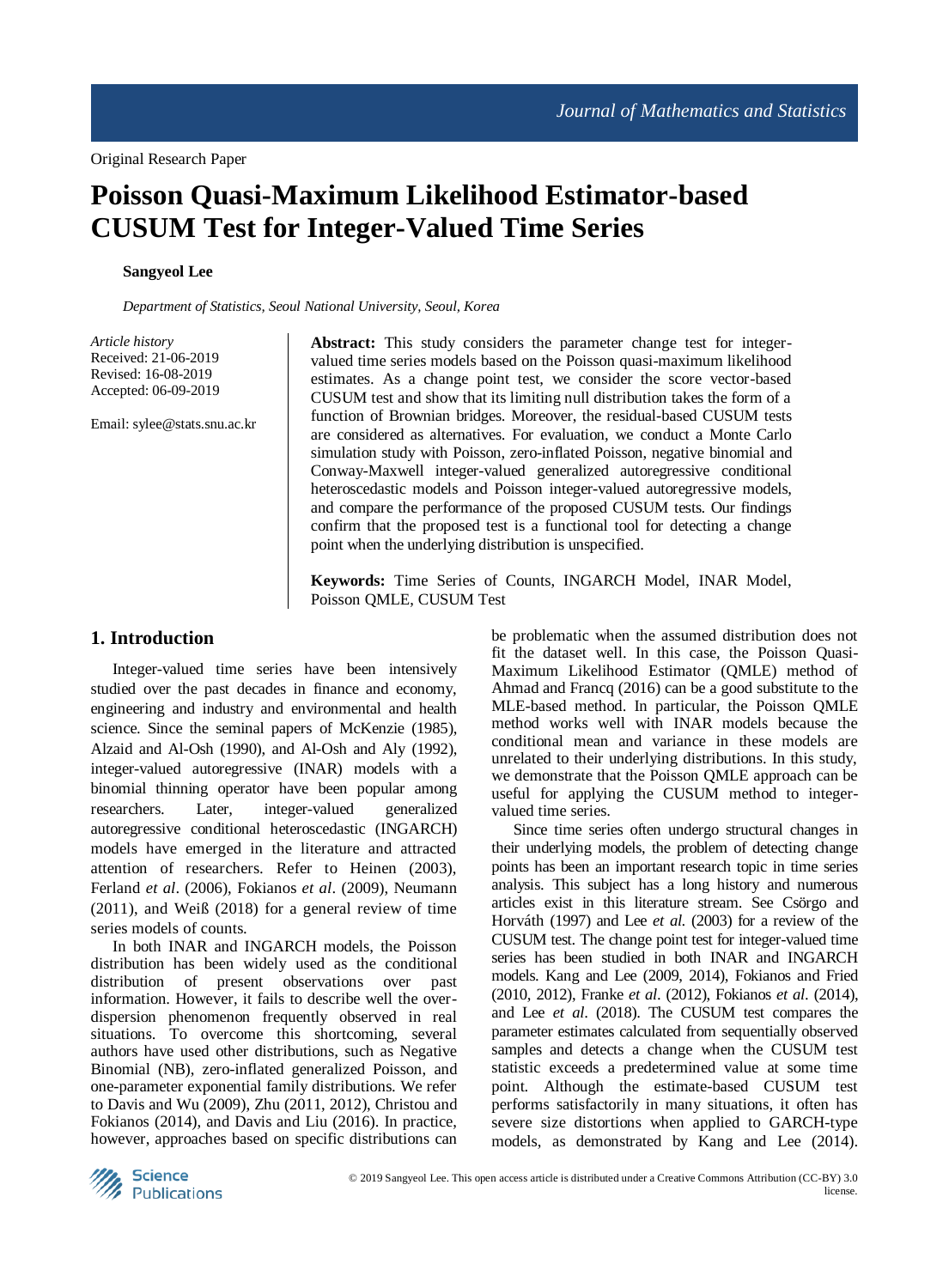Hence, the score vector-and residual-based tests have been used as alternatives. See Lee *et al*. (2004) and Lee and Lee (2019) for their background. Lee and Lee (2019) also showed that the CUSUM test based on standardized residuals can enhance the power markedly and Lee (2019) recently demonstrated that the residual-based CUSUM of squares test outperforms the Lee and Lee (2019) test for Poisson INGARCH(1,1) models to a great extent.

In this study, we compare the performance of Poisson QMLE-based CUSUM tests such as the score vectorbased CUSUM test, the residual-based CUSUM test, and the residual-based CUSUM of squares test. Our simulation study reveals that the Poisson QMLE method is well incorporated with the CUSUM test. Our findings show that (i) the score vector-based CUSUM test is largely superior to the other tests in INGARCH models, (ii) only the residual-based CUSUM of squares test can detect a change of zero proportion, and (iii) the residual-based CUSUM test shows outstanding performance in dealing with INAR models. The remainder of this paper is organized as follows. Section 2 proposes the CUSUM test based on the score vectors with Poisson QMLE and derives the asymptotic result for this test. Section 3 reports the results of our simulation study using Poisson, zeroinflated Poisson, NB and Conway-Maxwell (COM) INGARCH(1,1) models as well as Poisson INAR(1) models. Section 4 provides concluding remarks.

# **2. Poisson QMLE-Based CUSUM Test**

Let  $\{Y_t, t \geq 1\}$  be a time series of counts with  $\lambda_i = \lambda_i (\theta_0) = E(Y_i | \mathcal{F}_{i-1})$ , where  $\mathcal{F}_i$  is the  $\sigma$ -field generated by  $Y_t$ ,  $Y_{t-1}$ ,... and  $\theta_0$  belongs to some parameter space  $\theta \subset \mathbb{R}^d$ . Further, we assume that  $\lambda_i(\theta)$  is a function of random variables  $Y_t$ ,  $Y_{t-1}$ ,..., namely,  $\lambda_t$  ( $\theta$ ) =  $\lambda_t$  ( $Y_t$ ,  $Y_{t-1}, \ldots; \theta$  and {*Y<sub>t</sub>*,  $\lambda_t$  ( $\theta$ )} is stationary and ergodic. An important example of  ${Y_t}$  is the INGARCH model with the conditional distribution of the one-parameter exponential family in Davis and Liu (2016), namely:

$$
Y_{t} | \mathcal{F}_{t-1} \sim p(y|\eta_{t}),
$$
  
\n
$$
\lambda_{t} \coloneqq E(Y_{t} | \mathcal{F}_{t-1}) = f_{\theta}(\lambda_{t-1}, Y_{t-1}),
$$
\n(1)

where  $\mathcal{F}_t$  is the  $\sigma$ -field generated by  $\eta_1$ ,  $Y_t$ ,...,  $Y_t$ ,  $f_{\theta}(x, y)$ is a nonnegative bivariate function defined on  $[0, \infty) \times \mathbb{N}_0(\mathbb{N}_0 = \mathbb{N} \cup \{0\})$  and  $p(\cdot | \cdot)$  is a probability mass function given by

$$
p(y | \eta) = \exp{\{\eta y - A(\eta)\}h(y), y \ge 0},
$$

where *n* is the natural parameter,  $A(n)$  and  $h(v)$  are known functions and *A*'() exists and is strictly increasing; further,  $\eta_t = (A^t)^{-1}(\lambda_t)$ .  $Y_t$  is stationary and ergodic if *f* satisfies the condition that for all  $x, x' \geq 0$  and  $y, y' \in \mathbb{N}_0$ ,

$$
\sup_{\theta \in \Theta} |f_{\theta}(x, y) - f_{\theta}(x', y')| \leq \omega_1 |x - x'| + \omega_2 |y - y'|,
$$

where  $\omega_1$ ,  $\omega_2 \geq 0$  satisfies  $\omega_1 + \omega_2 < 1$ . Model (1) accommodates a broad class of INGARCH models including Poisson and NB-INGARCH models. Our setup also includes INAR models, as shown by Ahmad and Francq (2016); see Example 2 in the next section.

Setting  $\tilde{\lambda}_t := \tilde{\lambda}_t (\theta) = \lambda_t (Y_t, ..., Y_1, y_0, ..., \theta)$  for some fixed nonnegative integer  $y_0$  (e.g.,  $y_0 = 0$ ), we obtain the Poisson QMLE of  $\theta_0$  by

$$
\hat{\theta}_n = \operatorname{argmax}_{\theta \in \Theta} \sum_{t=1}^n \tilde{\ell}_t(\theta),
$$

where  $\tilde{\ell}_{\tau}(\theta) = -\tilde{\lambda}_{\tau}(\theta) + Y_{\tau} \log \tilde{\lambda}_{\tau}(\theta).$ Here, when  $\lambda_t = f_\theta(Y_{t-1}, \lambda_{t-1})$  as seen in Model (1),  $\tilde{\lambda}_t$  are recursively obtained through the equation  $\tilde{\lambda}_t = f_{\theta}(Y_{t-1}, \tilde{\lambda}_{t-1})$  with the preassigned initial values  $Y_0$ ,  $\lambda_0$ .

Below are some regularity conditions, where  $0 < \rho < 1$  and *V* represent a generic constant and integrable random variable, respectively,  $\|\cdot\|$  denotes the  $L^1$  norm for vectors and matrices and  $E(\cdot)$  is taken under true parameter  $\theta_0$ . In particular, the QMLE  $\hat{\theta}_n$  is strongly consistent and asymptotic normal, as shown by Ahmad and Francq (2016):

- **(A1)**  $\theta_0$  is an interior point that belongs to the compact parameter space  $\Theta \in \mathbb{R}^d$ .
- **(A2)**  $\theta \rightarrow \lambda_t$  ( $\theta$ ) is continuous and for any *t* and  $\theta \in \Theta$ ,  $\lambda_t$  ( $\theta$ )  $\wedge$   $\tilde{\lambda}_t$  ( $\theta$ )  $\geq c$  for some  $c > 0$ .
- **(A3)**  $\lambda_t(\theta) = \lambda_t(\theta_0)$  a.s. for some *t* if and only if  $\theta = \theta_0$ .

$$
(\mathbf{A4}) \ \ EY_1^4 < \infty, E(\sup_{\theta \in \Theta} \lambda_1^4(\theta)) < \infty,
$$

$$
E\left(\sup_{\theta\in\Theta}\left\|\frac{\partial \lambda_1(\theta)}{\partial\theta}\right\|^4 + \sup_{\theta\in\Theta}\left\|\frac{\partial^2 \lambda_1(\theta)}{\partial\theta\partial\theta^T}\right\|^2\right) < \infty.
$$

Moreover, 
$$
\frac{\partial \chi_1(\theta)}{\partial \theta \partial \theta^T}
$$
 is continuous on  $\Theta$ .

**(A5)** For all 
$$
t
$$
,  $\sup_{\theta \in \Theta} \left| \tilde{\lambda}_t(\theta) - \lambda_t(\theta) \right| \le V \rho'$  and

$$
\sup_{\theta \in \Theta} \left\| \frac{\partial \tilde{\lambda}_i(\theta)}{\partial \theta} - \frac{\partial \lambda_i(\theta)}{\partial \theta} \right\| \leq V \rho'.
$$

**(A6)** 
$$
v^T \frac{\partial \lambda_1(\theta)}{\partial \theta} = 0
$$
 a.s. if and only if  $v = 0$ .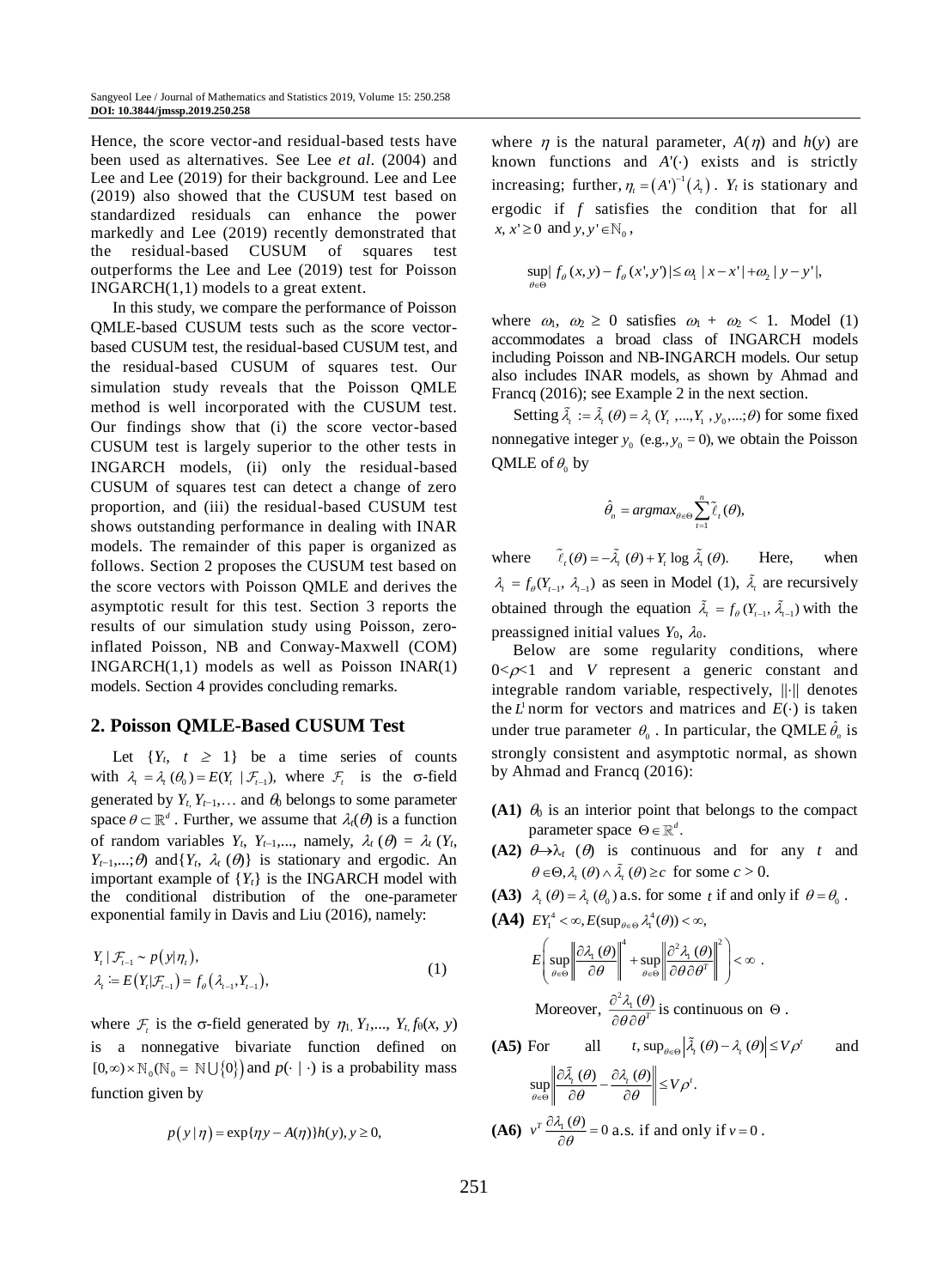Under **(A1)**–**(A6)**, we can see that as  $n \to \infty, \hat{\theta}_n \to \theta_0$  *a.s.* and

$$
\sqrt{n}(\hat{\theta}_n - \theta_0) \stackrel{d}{\longrightarrow} N\Big(0, J^{-1}(\theta_0)I(\theta_0)J^{-1}(\theta_0)\Big),
$$

where

$$
I(\theta_0) = E\left(\frac{\partial \ell_r(\theta_0)}{\partial \theta} \frac{\partial \ell_r(\theta_0)}{\partial \theta^T}\right)
$$
  
\n
$$
= E\left(\frac{Y_t}{\lambda_r(\theta_0)} - 1\right) \left(\frac{\partial \lambda_r(\theta_0)}{\partial \theta} \frac{\partial \lambda_r(\theta_0)}{\partial \theta^T}\right),
$$
  
\n
$$
J(\theta_0) = -E\left(\frac{\partial^2 \ell_r(\theta_0)}{\partial \theta \partial \theta^T}\right)
$$
  
\n
$$
= E\left(\frac{1}{\lambda_r(\theta_0)} \frac{\partial \lambda_r(\theta_0)}{\partial \theta} \frac{\partial \lambda_r(\theta_0)}{\partial \theta^T}\right)
$$

with  $\ell_t(\theta) = -\lambda_t(\theta) + Y_t \log \lambda_t(\theta)$ . See Ahmad and Francq (2016). For example, when  $\lambda_i(\theta)$  is linear with  $\theta = (\omega, \alpha, \beta)^T, \frac{\partial \lambda_i(\theta)}{\partial \theta} = (1, \lambda_{i-1}, Y_{i-1})^T.$  $=(\omega,\alpha,\beta)^{T},\frac{\partial \lambda_{i}(\theta)}{\partial \theta}=$ 

Here, we consider the problem of testing the following hypotheses:

 $H_0: \theta$  remains the same over  $Y_1, \ldots, Y_n$  vs.  $H_1$  not  $H_0$ 

For this task, we employ the score vector-based CUSUM test given by

$$
\hat{T}_{n}^{score} = \max_{1 \leq k \leq n} \frac{1}{n} \left( \sum_{t=1}^{k} \frac{\partial \tilde{\ell}_{t}(\hat{\theta}_{n})}{\partial \theta} \right)^{T} \hat{I}_{n}^{-1} \left( \sum_{t=1}^{k} \frac{\partial \tilde{\ell}_{t}(\hat{\theta}_{n})}{\partial \theta} \right), \tag{2}
$$

where

$$
\hat{I}_n = \frac{1}{n} \sum_{t=1}^n \left( \frac{Y_t}{\tilde{\lambda}_t \left( \hat{\theta}_n \right)} - 1 \right)^2 \left( \frac{\partial \tilde{\ell}_t \left( \hat{\theta}_n \right)}{\partial \theta} \frac{\partial \tilde{\lambda}_t \left( \hat{\theta}_n \right)}{\partial \theta^T} \right).
$$

The critical values of  $\hat{T}_n^{score}$  are obtained asymptotically from the following.

## *Theorem 1*

Suppose that **(A1)***–***(A6)** are fulfilled. Then, under *H*0, as  $n\rightarrow\infty$ ,

$$
\widehat{T}_n^{score} \longrightarrow \sup_{0 \leq S \leq 1} \Big\| B_d^{\circ}(S) \Big\|^2,
$$

where  ${B_d^s(S), 0 < s < 1}$  is a *d*−dimensional Brownian bridge.

*Proof*. We first verify

$$
\frac{1}{\sqrt{n}} \max_{1 \le k \le n} \left\| \tilde{S}_k(\hat{\theta}_n) - \left\{ S_k(\theta_0) - \frac{k}{n} S_n(\theta_0) \right\} \right\| = o_p(1),\tag{3}
$$

where

$$
\widetilde{S}_k(\theta) = \sum_{t=1}^k \frac{\partial \widetilde{\ell}_t(\theta)}{\partial \theta} \text{ and } S_k(\theta) = \sum_{t=1}^k \frac{\partial \ell_t(\theta)}{\partial \theta}.
$$

By **(A5)**, we have

$$
\frac{1}{\sqrt{n}}\max_{1\leq k\leq n}|\tilde{S}_k(\hat{\theta}_n)-S_k(\hat{\theta}_n)|=o_p(1).
$$

Thus, it suffices to show that

$$
\frac{1}{\sqrt{n}}\max_{1\leq k\leq n}\|\tilde{S}_k(\hat{\theta}_n)-S_k(\hat{\theta}_n)-\frac{k}{n}\{S_n(\hat{\theta}_n)-S_n(\theta_n)\}\| = o_p(1).
$$

By the mean value theorem, we get

$$
S_k(\hat{\theta}_n) = S_k(\theta_n) + \sum_{t=1}^k \frac{\partial^2 \ell_t(\theta_n^*)}{\partial \theta \partial \theta^T} (\hat{\theta}_n - \theta_0)
$$

for some intermediate point  $\theta_n^*$  between  $\theta_0$  and  $\hat{\theta}_n$ . Thus, for any sequence of positive integers  $\zeta_n$  with  $\zeta_n \to \infty$  and  $\stackrel{n}{\rightharpoonup} 0$  $\frac{\zeta_n}{n} \to 0$  as  $n \to \infty$ , we have

$$
\begin{split} &\frac{1}{\sqrt{n}}\max_{1\leq k\leq n}\left\|S_{k}(\hat{\theta}_n)-S_{k}(\theta_0)-\frac{k}{n}\{S_{n}(\hat{\theta}_0)-S_{n}(\theta_0)\}\right\|\\ &\leq \frac{1}{\sqrt{n}}\max_{1\leq k\leq \varsigma_n}\left\|\sum_{i=1}^{k}\frac{\partial^2\ell_{i}(\theta_n^*)}{\partial\theta\partial\theta^T}(\hat{\theta}_n-\theta_0)-\frac{k}{n}\sum_{i=1}^{n}\frac{\partial^2\ell_{i}(\theta_n^*)}{\partial\theta\partial\theta^T}(\tilde{\theta}_n-\theta_0)\right\|\\ &+\frac{1}{\sqrt{n}}\max_{\tilde{\varsigma}_n\leq k\leq n}\left\|\sum_{i=1}^{k}\frac{\partial^2\ell_{i}(\theta_n^*)}{\partial\theta\partial\theta^T}(\hat{\theta}_n-\theta_0)-\frac{k}{n}\sum_{i=1}^{k}\frac{\partial^2\ell_{i}(\theta_n^*)}{\partial\theta\partial\theta^T}(\hat{\theta}_n-\theta_0)\right\|\\ &\leq \left\{\frac{1}{n}\sum_{i=1}^{\varsigma_n}\left\|\frac{\partial^2\ell_{i}(\theta_n^*)}{\partial\theta\partial\theta^T}\right\|+\frac{\zeta_n}{n}\frac{1}{n}\sum_{i=1}^{n}\left\|\frac{\partial^2\ell_{i}(\theta_n^*)}{\partial\theta\partial\theta^T}\right\| \right\}.O_p\left(1\right)\\ &+\max_{\zeta_n\leq k\leq n}\left\{\left\|\frac{1}{k}\sum_{i=1}^{k}\frac{\partial^2\ell_{i}(\theta_n^*)}{\partial\theta\partial\theta^T}-\frac{1}{n}\sum_{i=1}^{n}\frac{\partial^2\ell_{i}(\theta_n^*)}{\partial\theta\partial\theta^T}\right\| \right\}.O_p(1), \end{split}
$$

which can be seen to be  $o_p(1)$  by using the ergodicity, **(A4)** and the dominated convergence theorem. Thus, Equation 3 is asserted.

Next, because  $\left\{\frac{\partial \ell_i(\theta_0)}{\partial \theta_i}, \mathcal{F}_i\right\}$  $\theta$  $\left\{\frac{\partial \ell_i(\theta_0)}{\partial \theta}, \mathcal{F}_i\right\}$  is a sequence of

stationary martingale differences, using Donsker's invariance principle, we have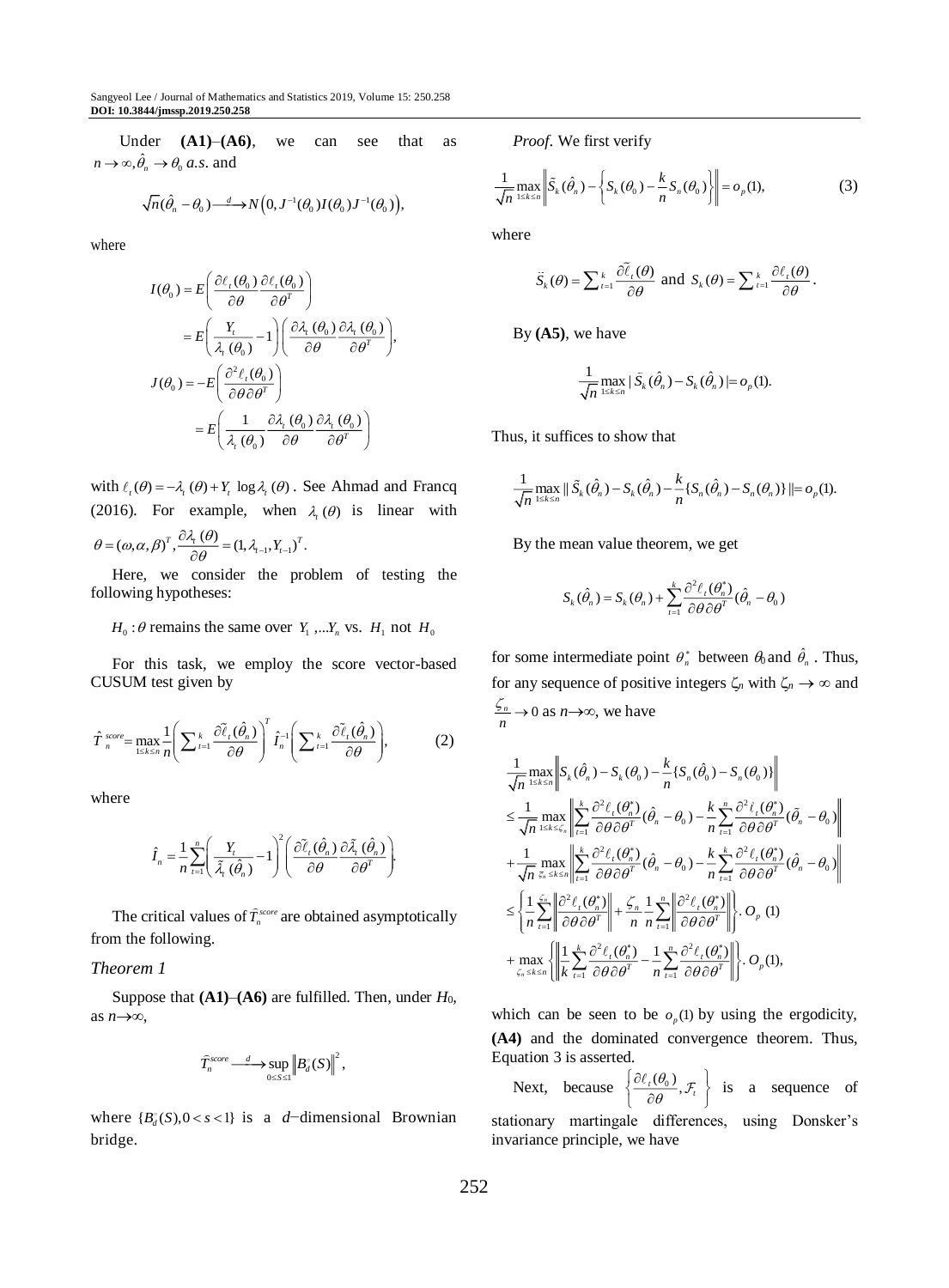$$
I(\theta_0)^{-1/2}\frac{1}{\sqrt{n}}S_{\text{[ns]}}(\theta_0)\frac{d}{\theta}B_d(s),
$$

Hence, owing to Equation 3, we have

$$
I(\theta_0)^{-1/2} \frac{1}{\sqrt{n}} \widetilde{S}_{\lfloor ns \rfloor}(\theta_0) \stackrel{d}{\longrightarrow} B_d(s),
$$

Since  $\hat{I}_n$  converges to  $I_n(\theta_0)$ , we obtain

$$
\hat{I}_n^{-\frac{1}{2}} \frac{1}{\sqrt{n}} \tilde{S}_{\lfloor ns \rfloor}(\hat{\theta}_n) \stackrel{d}{\longrightarrow} B_d^{\circ}(s),
$$

This establishes the theorem.

We reject the null hypothesis at the level of 0.05 if  $\hat{T}_n^{score}$  is above 3.004 in our simulation study. Instead of the score vector-based CUSUM test, we can also employ the residual-based CUSUM test of Kang and Lee (2014) and Lee and Lee (2019) as seen below when the conditional variance  $V_t(\theta)$  parameterized with  $\theta$  is also well formulated, as in the INGARCH and INAR models. In practice, however, it is impossible to derive the form of the conditional variance of INGARCH models without knowing their underlying distributions. As such, Lee and Lee's CUSUM test is applicable only when the underlying distribution is known.

Let

$$
\begin{aligned} \epsilon_{t} &= Y_{t} - \lambda_{t}, \hat{\epsilon}_{t} = Y_{t} - \tilde{\lambda}_{t} \left( \hat{\theta}_{n} \right), \\ \eta_{t} &= (Y_{t} - \lambda_{t}) / \sqrt{V_{t}}, \, \hat{\eta}_{t} = \hat{\epsilon}_{t} / \sqrt{\tilde{V}_{t} \left( \hat{\theta}_{n} \right)}. \end{aligned}
$$

Kang and Lee (2014) and Lee and Lee (2019) considered the CUSUM tests  $\hat{T}_n^{\text{res}}$  and  $\hat{T}_n^{\text{sres}}$ , based on the ordinary and standardized residuals as follows:

$$
\hat{T}_n^{res} = \frac{1}{\sqrt{n}\hat{\tau}_{n1}} \max_{1 \le k \le n} \left| \sum_{t=1}^k \hat{\varepsilon}_t - \frac{k}{n} \sum_{t=1}^n \hat{\varepsilon}_t \right|, \tag{4}
$$

$$
\hat{T}_n^{sres} = \frac{1}{\sqrt{n}\hat{\tau}_{n2}} \max_{1 \le k \le n} \left| \sum_{i=1}^k \hat{\eta}_i - \frac{k}{n} \sum_{i=1}^n \hat{\eta}_i \right|,
$$
(5)

where  $\hat{\tau}_{n}^2$  and  $\hat{\tau}_{n}^2$  are consistent estimators of  $\tau_1^2 = Var(\varepsilon_t)$  and  $\tau_2^2 = Var(\eta_t)$ . Then, under the regularity conditions on  $\lambda_t$  and  $\tilde{\lambda}_t$  as in Lee and Lee (2019),  $\hat{T}_n^{res}$  and  $\hat{T}_n^{sres}$  converge weakly to  $\sup_{0 \le s \le 1} |B^{\circ}(s)|$  as  $n \rightarrow \infty$ , where  $B^{\circ}$  is a Brownian bridge. The proof is omitted because it is essentially the same as that of Theorem 1 of Kang and Lee (2014) and Lee and Lee (2019). In

particular, Lee and Lee (2019) demonstrated the superiority of  $\hat{T}^{sres}_n$  to  $\hat{T}^{res}_n$  in terms of power. In our simulation study, however, we merely consider  $\hat{T}_n^{\text{res}}$  because  $V_t$  is unknown in general. We reject  $H_0$  if  $\hat{T}_n^{\text{res}} > 1.358$  at the level of 0.05.

Meanwhile, Lee (2019) considered the CUSUM of squares test based on  $\hat{\varepsilon}_t^2$ :

$$
\hat{T}_n^{score} = \frac{1}{\sqrt{n}} \max_{1 \leq k \leq n} \left| \sum_{t=1}^k \hat{\varepsilon}_t^2 - \frac{k}{n} \sum_{t=1}^n \hat{\varepsilon}_t^2 \right|.
$$

Then, we can see that as  $n \rightarrow \infty$ ,  $\hat{T}_n^{score} / \sigma$  converges to the sup of a Brownian bridge in distribution, where

$$
\sigma^2 = \gamma(0) + 2\sum_{h=1}^{\infty} \gamma(h) \in (0, \infty)
$$

with  $\gamma(h) = Cov(\varepsilon_1^2, \varepsilon_{1+h}^2)$ . Moreover, we can see that as *n*  $\rightarrow \infty$ .

$$
\sigma_n^2 := \text{Var}\bigg(n^{-1/2}\sum_{t=1}^n(\epsilon_t^2 - E\epsilon_t^2)\bigg) \to \sigma^2,
$$

which can be proven similarly to Theorem 1 of Lee (2019) (see also the Appendix and Remark 1 (4) therein) using the  $\beta$ -mixing property of  $\{Y_t\}$  and near epoch property of  $\{ \varepsilon_1^2 \}$  (Davis and Liu (2016) and Woodridge and White (1988)). In practice,  $\sigma^2$  must be estimated from the data. As an estimate of  $\sigma^2$ , we use

$$
\hat{\sigma}_n^2 = \hat{\gamma}_n(0) + 2 \sum_{h=1}^{h_n} \hat{\gamma}_n(h),
$$
  

$$
\hat{\gamma}_n(h) = \frac{1}{n} \sum_{t=1}^{n-h} \left(\hat{\varepsilon}_n^2 - \overline{\varepsilon}^2\right) \left(\hat{\varepsilon}_{n+h}^2 - \overline{\varepsilon}^2\right),
$$
  

$$
\overline{\varepsilon}^2 = \frac{1}{n} \sum_{t=1}^n \hat{\varepsilon}_t^2
$$

with  $h_n = \sqrt{2} (\log_{10} n)^2$ . See Lee (2019).

Our primary objective here is to evaluate the score vector-based CUSUM test  $\hat{T}^{score}_{n}$  as well as the residualbased CUSUM tests  $\hat{T}_n^{\text{res}}$  and  $\hat{T}_n^{\text{square}}$  calculated from the Poisson QMLE. In our simulation study, we consider the Poisson and NB-INGARCH(1,1) models and INAR(1) models for this task.

**Example 1 (INGARCH(1,1) model):** The Poisson  $INGARCH(1,1)$  model is given by:

$$
Y_t
$$
 |  $\mathcal{F}_{t-1} \sim Poisson(\lambda_t)$ ,  $\lambda_t = \omega + \alpha \lambda_{t-1} + \beta Y_{t-1}$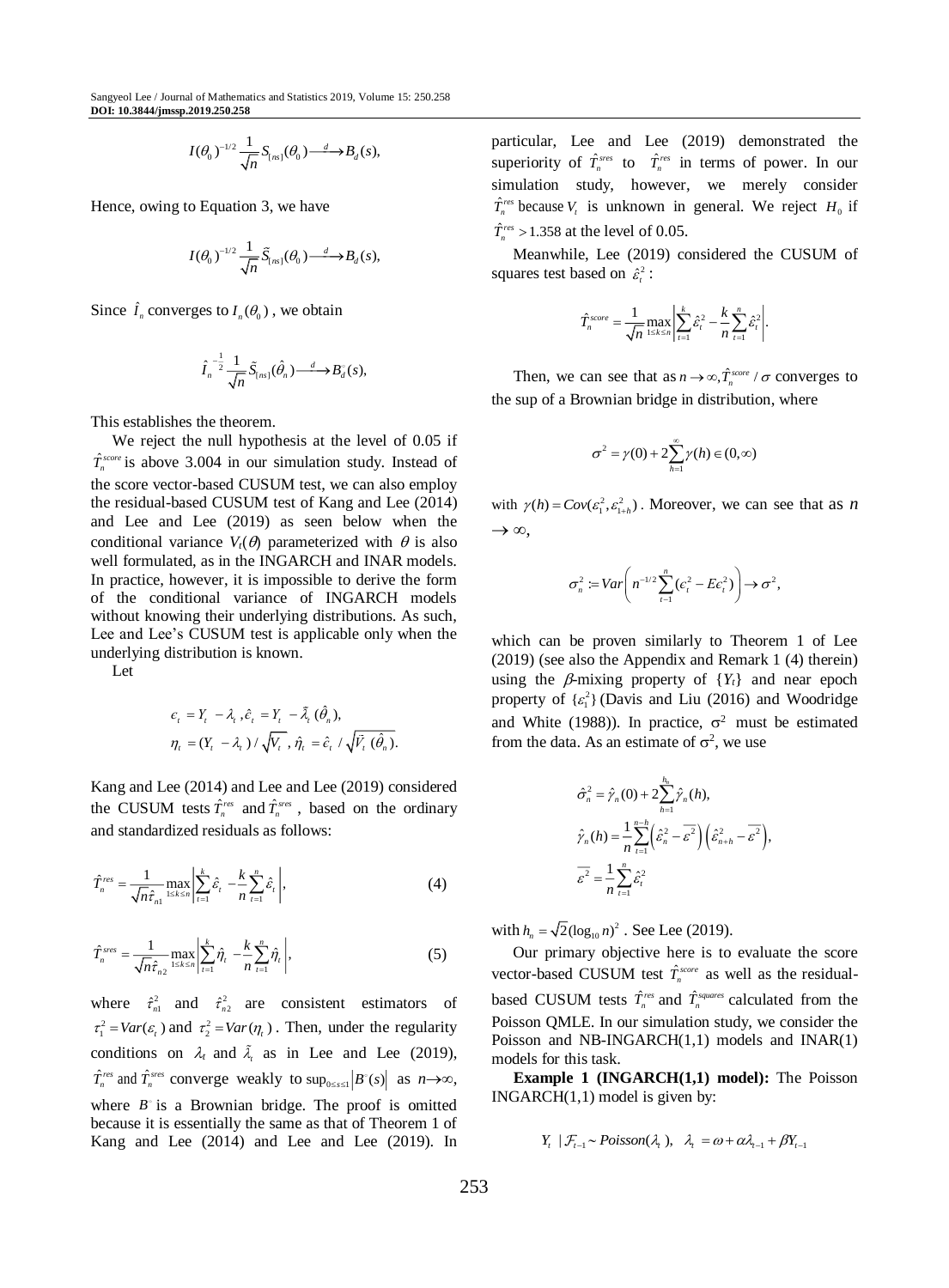with *ω>*0, *α, β*≥0 and *α*+*β<*1.

The zero-inflated Poisson INGARCH(1,1) model is given by

$$
Y_{t} | \mathcal{F}_{t-1} \sim \rho \delta_0 + (1-\rho) Poisson (\lambda_{t} / (1-\rho)),
$$

where  $\delta_0$  is the distribution with mass 1 at 0,  $\rho$  is a real number in (0,1), and  $\lambda_t$  is the same as above. Lee *et al*. (2016) verified that {*Yt*} is strictly stationary and ergodic. In addition, it can be checked that  ${Y_t}$  is  $\beta$ mixing. In particular,  $Var(Y_t | \mathcal{F}_{t-1}) = (1 - \rho)\lambda_t (1 + \rho \lambda_t)$ .

The NB-INGARCH(1,1) model is defined as

$$
Y_{t} | \mathcal{F}_{t-1} \sim NB(r, p_{t}),
$$
  
\n
$$
\lambda_{t} = \frac{r(1-p_{t})}{p_{t}} = \omega + \alpha \lambda_{t-1} + \beta Y_{t-1},
$$

where  $r$  is a positive integer and  $NB(r, p)$  denotes the NB distribution with the probability mass function:

$$
P(Y = k) = {k + r - 1 \choose r - 1} (1 - p)^k p^r, k = 0, 1, 2, ...
$$

In practice, *r* is unknown and must be estimated form data, for instance, using the Akaike Information Criterion (AIC) or Bayesian Information Criterion (BIC) as in Davis and Wu (2009).

The COM-INGARCH(1,1) model is defined by

$$
Y_{t} | \mathcal{F}_{t-1} \sim COM(\lambda_{t}, v),
$$
  

$$
\lambda_{t} = \omega + \alpha \lambda_{t-1} + \beta Y_{t-1},
$$

where COM (*λ, ν*) denotes the COM distribution with the probability mass function:

$$
P(Y = k) = \left(\frac{\mu^k}{k!}\right)^r \frac{1}{S(\mu, v)}
$$

with  $S(\mu, v) = \left(\sum_{k=0}^{\infty} \mu^k / k!\right)^v$ .

**Example 2 (INAR(1) model):** The INAR(1) model is defined as:

$$
Y_t = \phi \circ Y_{t-1} + Z_t,
$$

where  $\circ$  is a binomial thinning operator and  $Z_t$  are iid random variables following the Poisson or NB distribution. In this case,  $\lambda_t(\theta) = \phi Y_{t-1} + \omega$  where  $\omega =$ *EZt*. As discussed by Ahmad and Francq (2016), the Poisson QMLE method provides an estimating tool that adopts a likelihood approach that can replace the conditional least squares method.

#### **3. Simulation Study**

In this section, we evaluate the three tests, namely,  $\hat{T}_n^{score}$ ,  $\hat{T}_n^{reg}$  and  $\hat{T}_n^{squares}$  in Equations 2, 4, 6 for the INGARCH(1,1) and INAR(1) models as follows:

- (1) Poisson INGARCH(1,1) model
- (2) NB-INGARCH(1,1) model
- (3) Zero-inflated Poisson INGARCH(1,1) model
- (4) COM Poisson INGARCH(1,1)
- (5) Poisson INAR(1) model

In this simulation, the empirical sizes and powers are obtained as the rejection number of  $H_0$  out of 1000 replications at the level of 0.05 for  $n = 500$ , 1000 and various parameter settings. The corresponding critical value is 1.358. To check the power, we consider the situation in which a parameter change occurs at [*n/*2]. Here, we use *R* running on Windows 10 and the package compoisson.

The results in Tables 1-5, wherein the bold face stands for the model with the largest power, show that there is no severe size distortion in most cases and that the size approaches 0.05 as the sample size increases. The power also increases as the sample size rises. Overall, the results reveal that  $\hat{T}_n^{score}$  performs reasonably well in Cases 1–4 but over sizes in Case 5. In Case 1,  $\hat{T}_n^{square}$  mostly outperforms the others as seen in Table 1, whereas  $\hat{T}_n^{score}$  also compares well with  $\hat{T}_n^{square}$ , especially when  $n = 1000$ . In Case 2, as seen in Table 2, ˆ $T_n^{score}$  appears to outperform the others to a large extent, which shows the efficacy of the score vectorbased CUSUM test when the underlying distribution is not Poisson. In Case 3, only  $\hat{T}_n^{\text{squares}}$  appears to be able to detect a change of zero proportion as seen in Table 3. Except for this case,  $\hat{T}_n^{score}$  mostly outperforms the others as in Case 2. As seen in Table 4, the result in Case 4 also confirms the superiority of  $\hat{T}_n^{score}$  to the others in terms of power, except for the *v* change case, in which  $\hat{T}_n^{\text{ squares}}$  performs better. However,  $\hat{T}_n^{score}$  appears to oversize in some cases. In Case 5, as seen in Table 5,  $\hat{T}_n^{score}$  oversizes and  $\hat{T}_n^{res}$  appears to outperform the others in most cases. Moreover, it turns out that  $\hat{T}_n^{square}$  detects a change in the innovation variance  $\omega$  well, whereas it cannot detect a change in the thinning parameter  $\phi$ . Our findings show that none of the tests completely outperforms the other tests and that  $\hat{T}_n^{score}$  is highly recommended for INGARCH(1,1) models. However, when the zero proportional change is our main interest,  $\hat{T}_n^{square}$  is preferred. Moreover, when dealing with INAR models, we recommend using  $\hat{T}_n^{res}$ .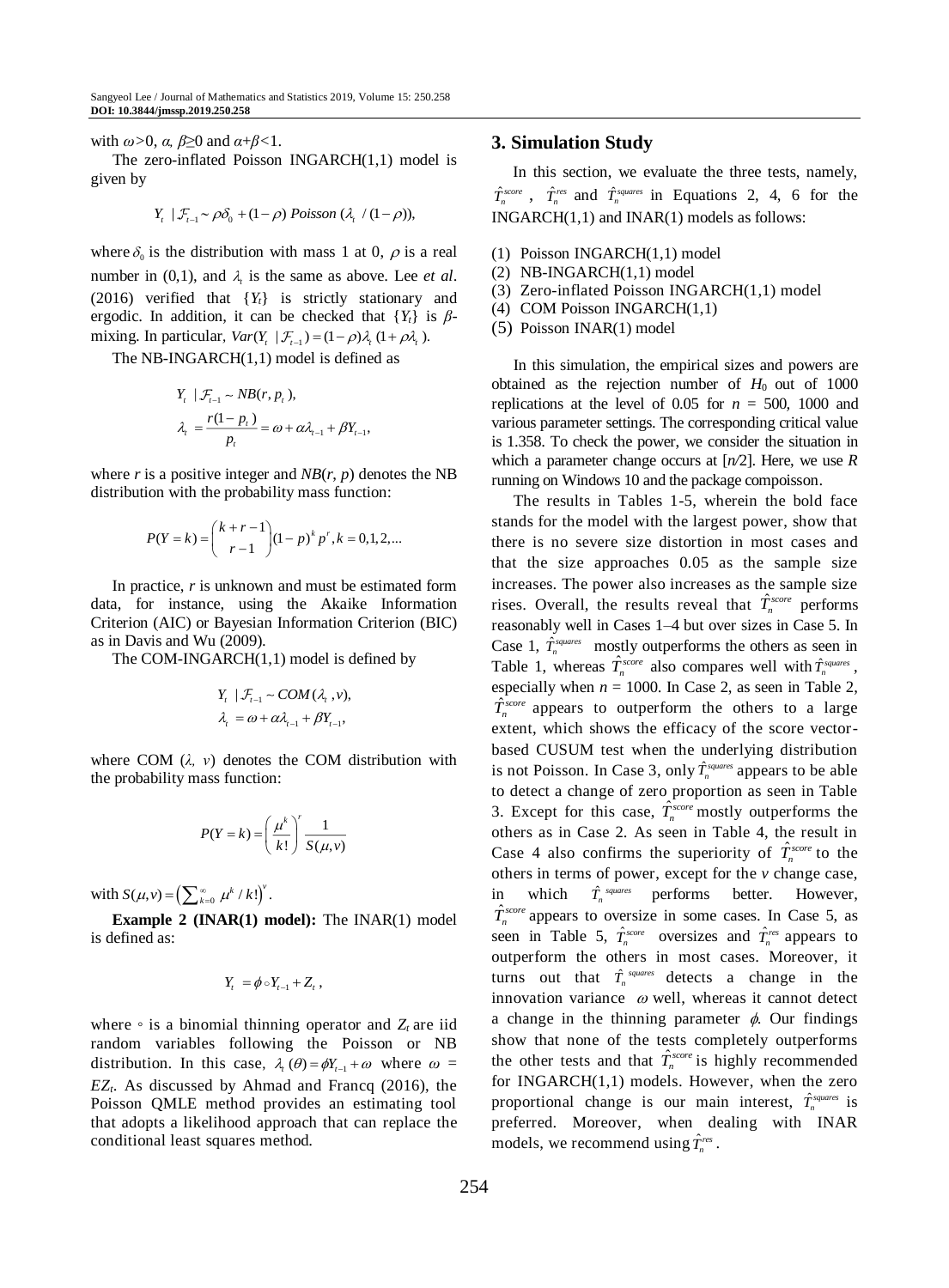| Sangyeol Lee / Journal of Mathematics and Statistics 2019, Volume 15: 250.258 |  |
|-------------------------------------------------------------------------------|--|
| DOI: 10.3844/jmssp.2019.250.258                                               |  |

| <b>Table 1:</b> Sizes and powers for Poisson INGARCH(1,1) model |       |                     |                   |                         |                     |                   |                       |
|-----------------------------------------------------------------|-------|---------------------|-------------------|-------------------------|---------------------|-------------------|-----------------------|
| $(\omega, \alpha, \beta)$                                       |       | size                |                   |                         | power               |                   |                       |
| $\rightarrow$ $(\omega', \alpha', \beta')$                      | $\,n$ | $\hat{T}^{score}_n$ | $\hat{T}^{res}_n$ | $\hat{T}^{squares}_{n}$ | $\hat{T}^{score}_n$ | $\hat{T}^{res}_n$ | $\hat{T}_n^{squares}$ |
| (1, 0.2, 0.3)                                                   | 500   | 0.048               | 0.027             | 0.031                   | 0.992               | 0.903             | 0.922                 |
| $\rightarrow$ (2, 0.2, 0.3)                                     | 1000  | 0.042               | 0.040             | 0.043                   | 1.000               | 0.977             | 0.999                 |
| (1, 0.2, 0.3)                                                   | 500   | 0.048               | 0.027             | 0.031                   | 0.983               | 0.967             | 0.822                 |
| $\rightarrow$ (0.5, 0.2, 0.3)                                   | 1000  | 0.042               | 0.040             | 0.043                   | 1.000               | 0.996             | 0.998                 |
| (0.5, 0.2, 0.3)                                                 | 500   | 0.043               | 0.026             | 0.034                   | 0.990               | 0.963             | 0.849                 |
| $\rightarrow$ (1, 0.2, 0.3)                                     | 1000  | 0.041               | 0.036             | 0.035                   | 1.000               | 0.995             | 0.998                 |
| (1, 0.2, 0.3)                                                   | 500   | 0.048               | 0.027             | 0.031                   | 0.555               | 0.335             | 0.999                 |
| $\rightarrow$ (1, 0.6, 0.3)                                     | 1000  | 0.042               | 0.040             | 0.043                   | 0.933               | 0.908             | 1.000                 |
| (1, 0.2, 0.3)                                                   | 500   | 0.048               | 0.027             | 0.031                   | 0.817               | 0.991             | 0.966                 |
| $\rightarrow$ (1, 0.2, 0.7)                                     | 1000  | 0.042               | 0.040             | 0.043                   | 1.000               | 1.000             | 0.999                 |
| (1, 0.2, 0.3)                                                   | 500   | 0.048               | 0.027             | 0.031                   | 0.560               | 0.972             | 0.983                 |
| $\rightarrow$ (1, 0.3, 0.6)                                     | 1000  | 0.042               | 0.040             | 0.043                   | 1.000               | 1.000             | 1.000                 |
| (1, 0.3, 0.6)                                                   | 500   | 0.036               | 0.026             | 0.066                   | 0.163               | 0.465             | 0.770                 |
| $\rightarrow$ (2, 0.3, 0.6)                                     | 1000  | 0.050               | 0.029             | 0.053                   | 0.855               | 0.971             | 0.978                 |
| (1, 0.3, 0.6)                                                   | 500   | 0.036               | 0.026             | 0.066                   | 0.124               | 0.358             | 0.638                 |
| $\rightarrow$ (0.5, 0.3, 0.6)                                   | 1000  | 0.050               | 0.029             | 0.053                   | 0.685               | 0.851             | 0.904                 |
| (0.5, 0.3, 0.6)                                                 | 500   | 0.045               | 0.029             | 0.044                   | 0.178               | 0.253             | 0.583                 |
| $\rightarrow$ (1, 0.3, 0.6)                                     | 1000  | 0.038               | 0.027             | 0.059                   | 0.787               | 0.762             | 0.894                 |
| (1, 0.3, 0.6)                                                   | 500   | 0.036               | 0.026             | 0.066                   | 0.696               | 0.995             | 0.936                 |
| $\rightarrow$ (1, 0.1, 0.6)                                     | 1000  | 0.050               | 0.029             | 0.053                   | 1.000               | 1.000             | 1.000                 |
| (1, 0.3, 0.6)                                                   | 500   | 0.036               | 0.026             | 0.066                   | 0.968               | 0.979             | 0.994                 |
| $\rightarrow$ (1, 0.3, 0.1)                                     | 1000  | 0.050               | 0.029             | 0.053                   | 1.000               | 1.000             | 1.000                 |
| (1, 0.3, 0.6)                                                   | 500   | 0.036               | 0.026             | 0.066                   | 0.789               | 0.990             | 0.992                 |
| $\rightarrow$ (1, 0.2, 0.3)                                     | 1000  | 0.050               | 0.029             | 0.053                   | 1.000               | 1.000             | 1.000                 |

| <b>Table 1:</b> Sizes and powers for Poisson INGARCH(1,1) model |  |  |  |
|-----------------------------------------------------------------|--|--|--|
|-----------------------------------------------------------------|--|--|--|

|  |  | Table 2: Sizes and powers for negative binomial INGARCH(1,1) model |  |
|--|--|--------------------------------------------------------------------|--|
|--|--|--------------------------------------------------------------------|--|

| $(\omega, \alpha, \beta, r)$                   |                  | size                |                   |                         | power               |                   |                         |
|------------------------------------------------|------------------|---------------------|-------------------|-------------------------|---------------------|-------------------|-------------------------|
| $\rightarrow$ $(\omega', \alpha', \beta', r')$ | $\boldsymbol{n}$ | $\hat{T}^{score}_n$ | $\hat{T}^{res}_n$ | $\hat{T}^{squares}_{n}$ | $\hat{T}^{score}_n$ | $\hat{T}^{res}_n$ | $\hat{T}^{squares}_{n}$ |
| (1, 0.2, 0.3, 1)                               | 500              | 0.049               | 0.030             | 0.023                   | 0.896               | 0.763             | 0.481                   |
| $\rightarrow$ (2, 0.2, 0.3, 1)                 | 1000             | 0.040               | 0.032             | 0.017                   | 0.999               | 0.988             | 0.819                   |
| (1, 0.2, 0.3, 1)                               | 500              | 0.049               | 0.030             | 0.023                   | 0.768               | 0.044             | 0.401                   |
| $\rightarrow$ (1, 0.6, 0.3, 1)                 | 1000             | 0.040               | 0.032             | 0.017                   | 0.994               | 0.186             | 0.617                   |
| (1, 0.2, 0.3, 1)                               | 500              | 0.049               | 0.030             | 0.023                   | 0.313               | 0.082             | 0.102                   |
| $\rightarrow$ (1, 0.2, 0.7, 1)                 | 1000             | 0.040               | 0.032             | 0.017                   | 0.659               | 0.260             | 0.182                   |
| (1, 0.2, 0.3, 1)                               | 500              | 0.049               | 0.030             | 0.023                   | 0.466               | 0.098             | 0.142                   |
| $\rightarrow$ (1, 0.3, 0.6, 1)                 | 1000             | 0.040               | 0.032             | 0.017                   | 0.889               | 0.303             | 0.240                   |
| (1, 0.2, 0.3, 3)                               | 500              | 0.044               | 0.033             | 0.025                   | 0.991               | 0.937             | 0.831                   |
| $\rightarrow$ (2, 0.2, 0.3, 3)                 | 1000             | 0.035               | 0.043             | 0.022                   | 1.000               | 0.992             | 0.984                   |
| (1, 0.2, 0.3, 3)                               | 500              | 0.044               | 0.033             | 0.025                   | 0.493               | 0.018             | 0.809                   |
| $\rightarrow$ (1, 0.6, 0.3, 3)                 | 1000             | 0.035               | 0.043             | 0.022                   | 0.961               | 0.236             | 0.935                   |
| (1, 0.2, 0.3, 3)                               | 500              | 0.044               | 0.033             | 0.025                   | 0.498               | 0.328             | 0.234                   |
| $\rightarrow$ (1, 0.2, 0.7, 3)                 | 1000             | 0.035               | 0.043             | 0.022                   | 0.924               | 0.641             | 0.408                   |
| (1, 0.2, 0.3, 3)                               | 500              | 0.044               | 0.033             | 0.025                   | 0.550               | 0.296             | 0.358                   |
| $\rightarrow$ (1, 0.3, 0.6, 3)                 | 1000             | 0.035               | 0.043             | 0.022                   | 0.962               | 0.647             | 0.516                   |
| (1, 0.3, 0.6, 3)                               | 500              | 0.036               | 0.013             | 0.013                   | 0.491               | 0.009             | 0.079                   |
| $\rightarrow$ (2, 0.3, 0.6, 3)                 | 1000             | 0.035               | 0.020             | 0.018                   | 0.884               | 0.040             | 0.172                   |
| (1, 0.3, 0.6, 3)                               | 500              | 0.036               | 0.013             | 0.013                   | 0.514               | 0.299             | 0.168                   |
| $\rightarrow$ (1, 0.1, 0.6, 3)                 | 1000             | 0.035               | 0.020             | 0.018                   | 0.953               | 0.773             | 0.387                   |
| (1, 0.3, 0.6, 3)                               | 500              | 0.036               | 0.013             | 0.013                   | 0.719               | 0.662             | 0.307                   |
| $\rightarrow$ (1, 0.3, 0.1, 3)                 | 1000             | 0.035               | 0.020             | 0.018                   | 0.983               | 0.912             | 0.535                   |
| (1, 0.3, 0.6, 3)                               | 500              | 0.036               | 0.013             | 0.013                   | 0.634               | 0.629             | 0.292                   |
| $\rightarrow$ (1, 0.2, 0.3, 3)                 | 1000             | 0.035               | 0.020             | 0.018                   | 0.980               | 0.900             | 0.524                   |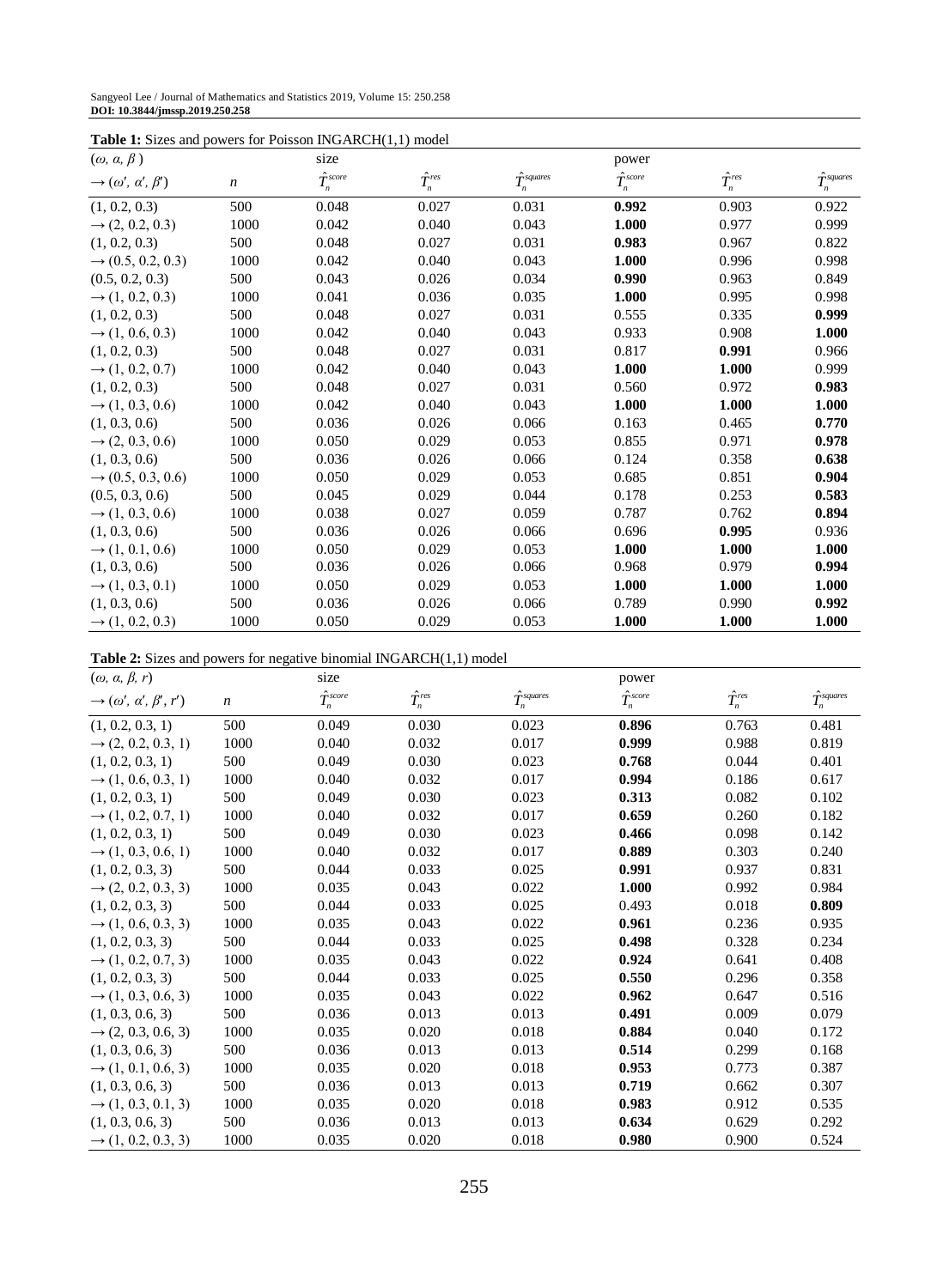| Sangyeol Lee / Journal of Mathematics and Statistics 2019, Volume 15: 250.258 |  |
|-------------------------------------------------------------------------------|--|
| DOI: 10.3844/jmssp.2019.250.258                                               |  |

| <b>Table 3:</b> Sizes and powers for zero-inflated Poisson INGARCH $(1,1)$ model |  |
|----------------------------------------------------------------------------------|--|
|----------------------------------------------------------------------------------|--|

| $\cdots$<br>$(\omega, \alpha, \beta, \rho)$       | $P0$ , which is the set of interface $\mathbf{r}$ | size                  |                   |                         | power                 |                   |                         |
|---------------------------------------------------|---------------------------------------------------|-----------------------|-------------------|-------------------------|-----------------------|-------------------|-------------------------|
| $\rightarrow$ $(\omega', \alpha', \beta', \rho')$ | $\boldsymbol{n}$                                  | $\hat{T}_{n}^{score}$ | $\hat{T}^{res}_n$ | $\hat{T}^{squares}_{n}$ | $\hat{T}_{n}^{score}$ | $\hat{T}^{res}_n$ | $\hat{T}^{squares}_{n}$ |
| (1, 0.2, 0.3, 0.2)                                | 500                                               | 0.044                 | 0.032             | 0.025                   | 0.992                 | 0.953             | 1.000                   |
| $\rightarrow$ (2, 0.2, 0.3, 0.2)                  | 1000                                              | 0.040                 | 0.029             | 0.035                   | 1.000                 | 0.992             | 1.000                   |
| (1, 0.2, 0.3, 0.2)                                | 500                                               | 0.044                 | 0.032             | 0.025                   | 0.619                 | 0.037             | 0.996                   |
| $\rightarrow$ (1, 0.6, 0.3, 0.2)                  | 1000                                              | 0.040                 | 0.029             | 0.035                   | 0.986                 | 0.394             | 1.000                   |
| (1, 0.2, 0.3, 0.2)                                | 500                                               | 0.044                 | 0.032             | 0.025                   | 0.684                 | 0.301             | 0.366                   |
| $\rightarrow$ (1, 0.2, 0.7, 0.2)                  | 1000                                              | 0.040                 | 0.029             | 0.035                   | 0.987                 | 0.755             | 0.575                   |
| (1, 0.2, 0.3, 0.2)                                | 500                                               | 0.044                 | 0.032             | 0.025                   | 0.747                 | 0.340             | 0.545                   |
| $\rightarrow$ (1, 0.3, 0.6, 0.2)                  | 1000                                              | 0.040                 | 0.029             | 0.035                   | 0.993                 | 0.826             | 0.767                   |
| (1, 0.2, 0.3, 0.2)                                | 500                                               | 0.044                 | 0.032             | 0.025                   | 0.034                 | 0.037             | 0.126                   |
| $\rightarrow$ (1, 0.2, 0.3, 0.3)                  | 1000                                              | 0.040                 | 0.029             | 0.035                   | 0.036                 | 0.031             | 0.307                   |
| (1, 0.2, 0.3, 0.2)                                | 500                                               | 0.044                 | 0.032             | 0.025                   | 0.048                 | 0.051             | 0.433                   |
| $\rightarrow$ (1, 0.2, 0.3, 0.4)                  | 1000                                              | 0.040                 | 0.029             | 0.035                   | 0.056                 | 0.041             | 0.842                   |
| (1, 0.2, 0.3, 0.2)                                | 500                                               | 0.044                 | 0.032             | 0.025                   | 0.062                 | 0.050             | 0.677                   |
| $\rightarrow$ (1, 0.2, 0.3, 0.5)                  | 1000                                              | 0.040                 | 0.029             | 0.035                   | 0.051                 | 0.054             | 0.979                   |
| (1, 0.2, 0.3, 0.5)                                | 500                                               | 0.048                 | 0.037             | 0.030                   | 0.061                 | 0.046             | 0.696                   |
| $\rightarrow$ (1, 0.2, 0.3, 0.2)                  | 1000                                              | 0.049                 | 0.035             | 0.027                   | 0.068                 | 0.067             | 0.981                   |
| (1, 0.3, 0.6, 0.2)                                | 500                                               | 0.035                 | 0.033             | 0.019                   | 0.669                 | 0.016             | 0.224                   |
| $\rightarrow$ (2, 0.3, 0.6, 0.2)                  | 1000                                              | 0.058                 | 0.035             | 0.024                   | 0.968                 | 0.056             | 0.458                   |
| (1, 0.3, 0.6, 0.2)                                | 500                                               | 0.035                 | 0.033             | 0.019                   | 0.745                 | 0.424             | 0.440                   |
| $\rightarrow$ (1, 0.1, 0.6, 0.2)                  | 1000                                              | 0.058                 | 0.035             | 0.024                   | 0.996                 | 0.952             | 0.698                   |
| (1, 0.3, 0.6, 0.2)                                | 500                                               | 0.035                 | 0.033             | 0.019                   | 0.893                 | 0.781             | 0.556                   |
| $\rightarrow$ (1, 0.3, 0.1, 0.2)                  | 1000                                              | 0.058                 | 0.035             | 0.024                   | 1.000                 | 0.992             | 0.761                   |
| (1, 0.3, 0.6, 0.2)                                | 500                                               | 0.035                 | 0.033             | 0.019                   | 0.825                 | 0.753             | 0.541                   |
| $\rightarrow$ (1, 0.2, 0.3, 0.2)                  | 1000                                              | 0.058                 | 0.035             | 0.024                   | 1.000                 | 0.991             | 0.757                   |

| <b>Table 4:</b> Sizes and powers for COM Poisson INGARCH(1,1) model |  |  |  |
|---------------------------------------------------------------------|--|--|--|
|---------------------------------------------------------------------|--|--|--|

| $(\omega, \alpha, \beta, \nu)$                   |                  | size                |                   |                         | power               |                   |                       |
|--------------------------------------------------|------------------|---------------------|-------------------|-------------------------|---------------------|-------------------|-----------------------|
| $\rightarrow$ $(\omega', \alpha', \beta', \nu')$ | $\boldsymbol{n}$ | $\hat{T}^{score}_n$ | $\hat{T}^{res}_n$ | $\hat{T}^{squares}_{n}$ | $\hat{T}^{score}_n$ | $\hat{T}^{res}_n$ | $\hat{T}^{squares}_n$ |
| (1, 0.2, 0.3, 2)                                 | 500              | 0.086               | 0.018             | 0.040                   | 0.717               | 0.265             | 0.401                 |
| $\rightarrow$ (2, 0.2, 0.3, 2)                   | 1000             | 0.071               | 0.031             | 0.039                   | 0.962               | 0.201             | 0.744                 |
| (1, 0.2, 0.3, 2)                                 | 500              | 0.086               | 0.018             | 0.040                   | 0.648               | 0.154             | 0.593                 |
| $\rightarrow$ (1, 0.6, 0.3, 2)                   | 1000             | 0.071               | 0.031             | 0.039                   | 0.935               | 0.135             | 0.935                 |
| (1, 0.2, 0.3, 2)                                 | 500              | 0.086               | 0.018             | 0.040                   | 0.399               | 0.504             | 0.118                 |
| $\rightarrow$ (1, 0.2, 0.7, 2)                   | 1000             | 0.071               | 0.031             | 0.039                   | 0.835               | 0.860             | 0.242                 |
| (1, 0.2, 0.3, 2)                                 | 500              | 0.086               | 0.018             | 0.040                   | 0.539               | 0.657             | 0.190                 |
| $\rightarrow$ (1, 0.3, 0.6, 2)                   | 1000             | 0.071               | 0.031             | 0.039                   | 0.957               | 0.943             | 0.396                 |
| (1, 0.2, 0.3, 2)                                 | 500              | 0.086               | 0.018             | 0.040                   | 0.971               | 0.739             | 1.000                 |
| $\rightarrow$ (1, 0.2, 0.3, 1)                   | 1000             | 0.071               | 0.031             | 0.039                   | 1.000               | 0.818             | 1.000                 |
| (1, 0.2, 0.3, 1)                                 | 500              | 0.047               | 0.027             | 0.031                   | 0.990               | 0.762             | 0.996                 |
| $\rightarrow$ (1, 0.2, 0.3, 2)                   | 1000             | 0.044               | 0.041             | 0.042                   | 1.000               | 0.843             | 1.000                 |
| (1, 0.3, 0.6, 2)                                 | 500              | 0.055               | 0.025             | 0.032                   | 0.849               | 0.717             | 0.300                 |
| $\rightarrow$ (2, 0.3, 0.6, 2)                   | 1000             | 0.062               | 0.036             | 0.036                   | 1.000               | 0.854             | 0.622                 |
| (1, 0.3, 0.6, 2)                                 | 500              | 0.055               | 0.025             | 0.032                   | 0.400               | 0.491             | 0.123                 |
| $\rightarrow$ (1, 0.1, 0.6, 2)                   | 1000             | 0.062               | 0.036             | 0.036                   | 0.749               | 0.848             | 0.258                 |
| (1, 0.3, 0.6, 2)                                 | 500              | 0.055               | 0.025             | 0.032                   | 0.702               | 0.592             | 0.179                 |
| $\rightarrow$ (1, 0.3, 0.1, 2)                   | 1000             | 0.062               | 0.036             | 0.036                   | 0.987               | 0.827             | 0.425                 |
| (1, 0.3, 0.6, 2)                                 | 500              | 0.055               | 0.025             | 0.032                   | 0.573               | 0.652             | 0.172                 |
| $\rightarrow$ (1, 0.2, 0.3, 2)                   | 1000             | 0.062               | 0.036             | 0.036                   | 0.952               | 0.950             | 0.354                 |
| (1, 0.3, 0.6, 2)                                 | 500              | 0.055               | 0.025             | 0.032                   | 0.480               | 0.496             | 0.994                 |
| $\rightarrow$ (1, 0.3, 0.6, 1)                   | 1000             | 0.062               | 0.036             | 0.036                   | 0.965               | 0.994             | 1.000                 |
| (1, 0.3, 0.6, 1)                                 | 500              | 0.047               | 0.025             | 0.037                   | 0.670               | 0.736             | 0.998                 |
| $\rightarrow$ (1, 0.3, 0.6, 2)                   | 1000             | 0.036               | 0.031             | 0.058                   | 0.999               | 0.998             | 1.000                 |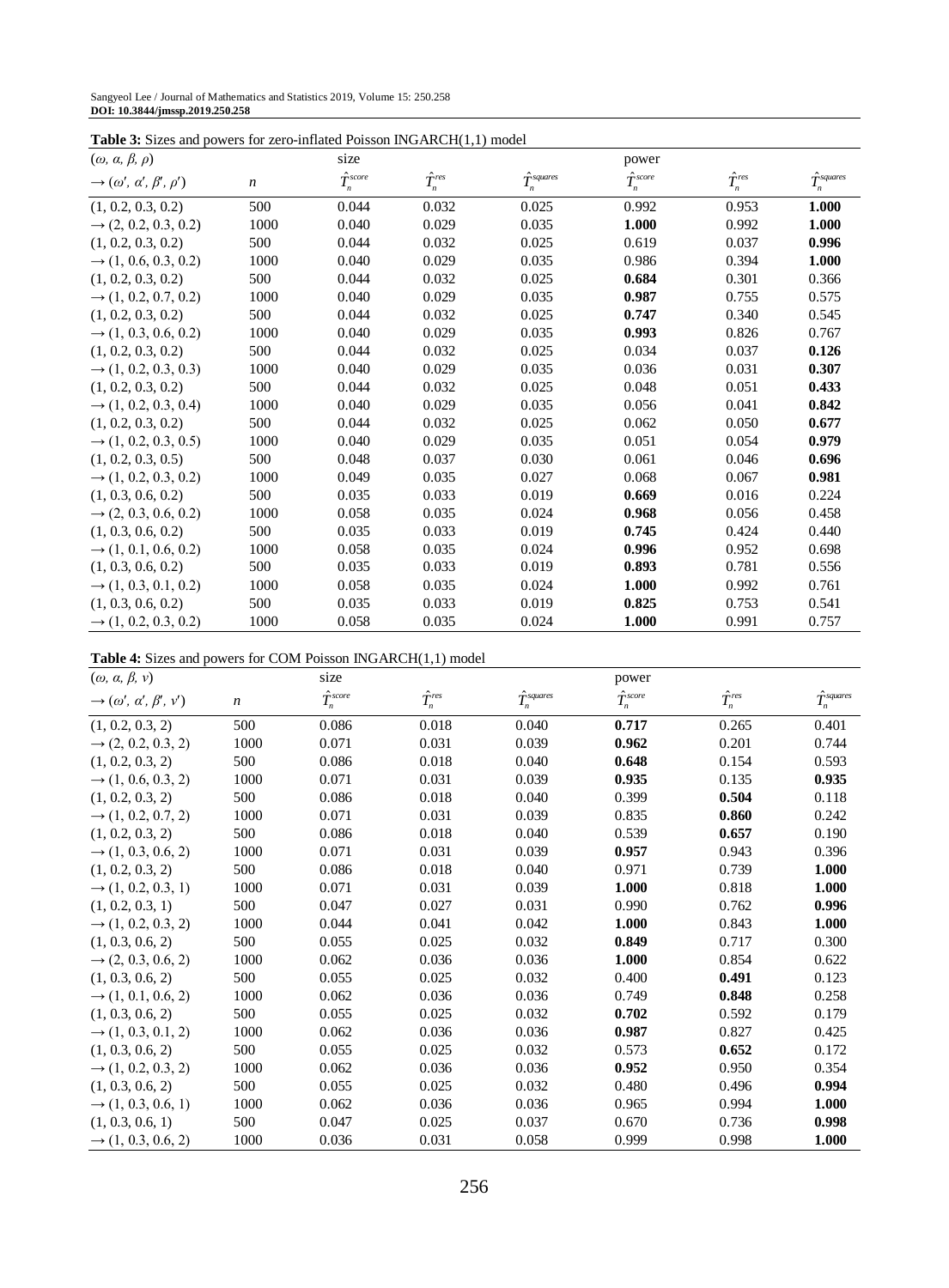Sangyeol Lee / Journal of Mathematics and Statistics 2019, Volume 15: 250.258 **DOI: 10.3844/jmssp.2019.250.258**

| $(\phi, \omega)$                     |                  | size                |                   |                       | power                 |                   |                       |
|--------------------------------------|------------------|---------------------|-------------------|-----------------------|-----------------------|-------------------|-----------------------|
| $\rightarrow$ ( $\phi$ , $\omega'$ ) | $\boldsymbol{n}$ | $\hat{T}^{score}_n$ | $\hat{T}^{res}_n$ | $\hat{T}_n^{squares}$ | $\hat{T}_{n}^{score}$ | $\hat{T}^{res}_n$ | $\hat{T}^{squares}_n$ |
| (0.3, 3)                             | 500              | 0.131               | 0.028             | 0.038                 | 0.989                 | 0.997             | 0.069                 |
| $\rightarrow$ (0.5, 3)               | 1000             | 0.138               | 0.037             | 0.036                 | 1.000                 | 1.000             | 0.122                 |
| (0.3, 3)                             | 500              | 0.131               | 0.028             | 0.038                 | 1.000                 | 1.000             | 0.154                 |
| $\rightarrow$ (0.7, 3)               | 1000             | 0.138               | 0.037             | 0.036                 | 1.000                 | 1.000             | 0.342                 |
| (0.3, 3)                             | 500              | 0.131               | 0.028             | 0.038                 | 0.998                 | 0.726             | 0.781                 |
| $\rightarrow$ (0.3, 5)               | 1000             | 0.138               | 0.037             | 0.036                 | 1.000                 | 0.768             | 0.994                 |
| (0.3, 3)                             | 500              | 0.131               | 0.028             | 0.038                 | 0.995                 | 0.467             | 1.000                 |
| $\rightarrow$ (0.3, 1)               | 1000             | 0.138               | 0.037             | 0.036                 | 1.000                 | 0.611             | 1.000                 |
| (0.7, 3)                             | 500              | 0.130               | 0.029             | 0.047                 | 1.000                 | 1.000             | 0.060                 |
| $\rightarrow$ (0.5, 3)               | 1000             | 0.145               | 0.024             | 0.038                 | 1.000                 | 1.000             | 0.081                 |
| (0.7, 3)                             | 500              | 0.130               | 0.029             | 0.047                 | 1.000                 | 0.999             | 0.162                 |
| $\rightarrow$ (0.3, 3)               | 1000             | 0.145               | 0.024             | 0.038                 | 1.000                 | 1.000             | 0.353                 |
| (0.7, 3)                             | 500              | 0.130               | 0.029             | 0.047                 | 0.998                 | 1.000             | 0.812                 |
| $\rightarrow$ (0.7, 5)               | 1000             | 0.145               | 0.024             | 0.038                 | 1.000                 | 1.000             | 0.996                 |
| (0.7, 3)                             | 500              | 0.130               | 0.029             | 0.047                 | 0.901                 | 1.000             | 1.000                 |
| $\rightarrow$ (0.7, 1)               | 1000             | 0.145               | 0.024             | 0.038                 | 1.000                 | 1.000             | 1.000                 |
| (0.3, 7)                             | 500              | 0.116               | 0.022             | 0.039                 | 1.000                 | 0.998             | 0.084                 |
| $\to (0.5, 7)$                       | 1000             | 0.116               | 0.038             | 0.041                 | 1.000                 | 1.000             | 0.116                 |
| (0.3, 7)                             | 500              | 0.116               | 0.022             | 0.039                 | 0.964                 | 0.996             | 0.187                 |
| $\rightarrow$ (0.7, 7)               | 1000             | 0.116               | 0.038             | 0.041                 | 1.000                 | 1.000             | 0.485                 |
| (0.3, 7)                             | 500              | 0.116               | 0.022             | 0.039                 | 1.000                 | 0.718             | 0.513                 |
| $\rightarrow$ (0.3, 10)              | 1000             | 0.116               | 0.038             | 0.041                 | 1.000                 | 0.761             | 0.880                 |
| (0.3, 7)                             | 500              | 0.116               | 0.022             | 0.039                 | 0.999                 | 0.859             | 0.454                 |
| $\rightarrow$ (0.3, 5)               | 1000             | 0.116               | 0.038             | 0.041                 | 1.000                 | 0.896             | 0.828                 |

**Table 5:** Sizes and powers for Poisson INAR model

#### **4. Conclusion**

In this study, we considered the Poisson QMLEbased CUSUM tests using score vectors and residuals and compared their performance for INGARCH(1,1) and INAR(1) models through a simulation study. We deduced the limiting null distribution of the score vector-based CUSUM test under certain conditions. Our findings in the simulations showed that the QMLEbased CUSUM test using score vectors can serve as a promising alternative to the MLE-based CUSUM tests when the underlying distribution is unspecified. Moreover, the residual-based CUSUM of squares test and residual-based CUSUM test are suitable for the detection of the zero proportional change and parameter change in INAR models, respectively.

#### **5. Acknowledgement**

I would like to thank the Editors and reviewers for their valuable comments and suggestions that improve the quality of the paper significantly.

## **6. Funding Information**

This research is supported by Basic Science Research Program through the National Research Foundation of Korea (NRF) funded by the Ministry of Science, ICT and future Planning (No. 2018R1A2A2A05019433).

### **7. Ethics**

This article is original and contains unpublished resources. All the authors have read and sanctioned the manuscript and are gratified that there are no ethical concerns involved.

# **8. References**

- Ahmad, A. and C. Francq, 2016. Poisson QMLE of count time series models. J. Time Series Ana., 37: 291-314. DOI: 10.1111/jtsa.12167
- Al-Osh, M.A. and E.E.A.A. Aly, 1992. First order autoregressive time series with negative binomial and geometric marginals. Commu. Stat. Theory Methods, 21: 2483-2492. DOI: 10.1080/03610929208830925
- Alzaid, A. and M. Al-Osh, 1990. An integer-valued pth-order autoregressive structure (INAR(p)) process. J. Applied Probabil., 27: 314-324. DOI:10.2307/3214650
- Christou, V. and K. Fokianos, 2014. Quasi-likelihood inference for negative binomial time series models. J. Time Series Ana., 35: 55-78. DOI: 10.1111/jtsa.12050
- Csörgo, M. and L. Horvaáth, 1997. Limit Theorems in Change-Point Analysis. 1st Edn., John Wiley and Sons Inc. New York. ISBN-13: 978-0-471-95522-1, pp: 414.
- Davis, R. A. and R. Wu. 2009. A negative binomial model for time series of counts. Biometrika, 96: 735-749. DOI: 10.1093/biomet/asp029